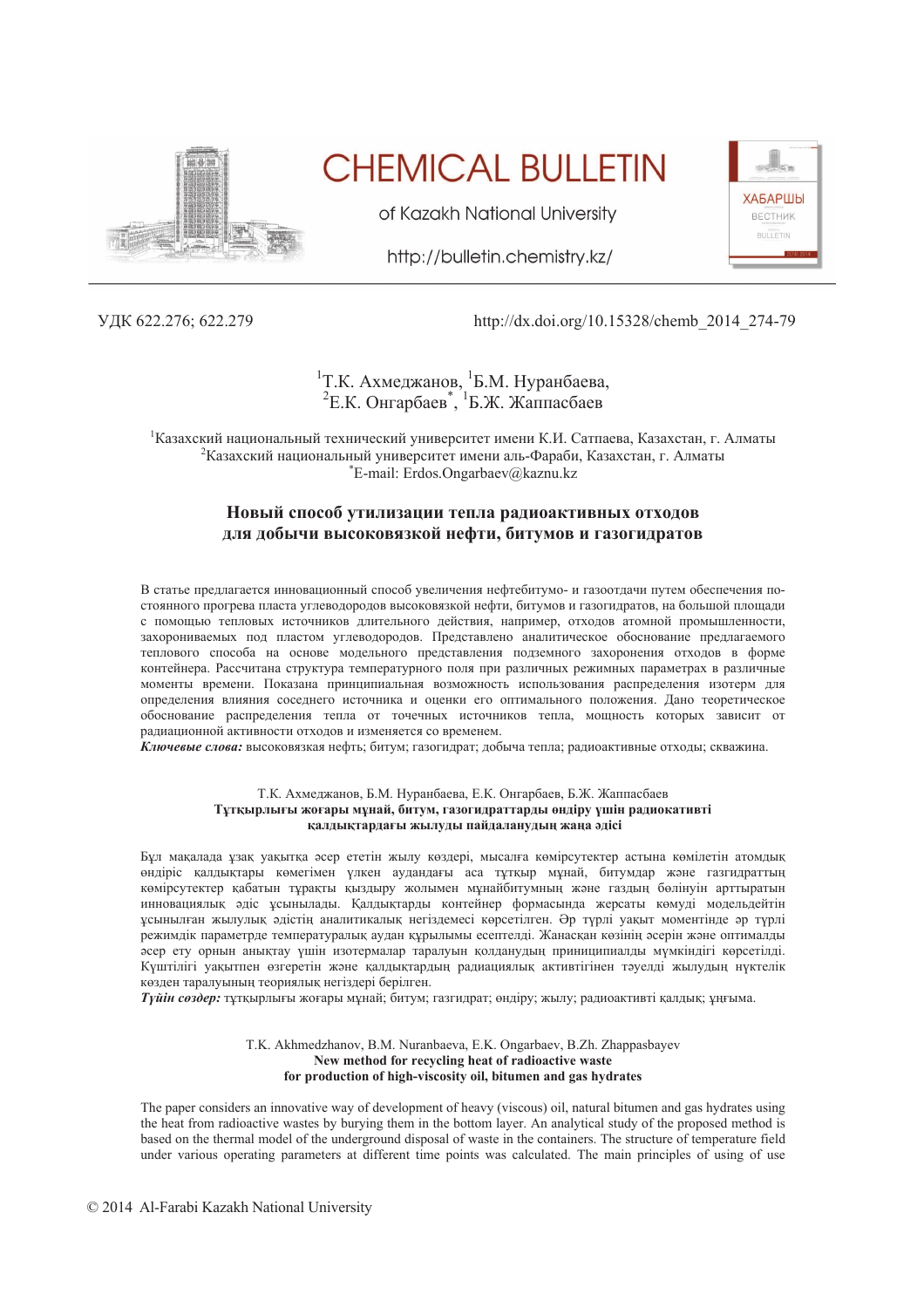distribution isotherms to determine the influence of the neighboring source and its optimal position were shown. Theoretical foundation was given for heat distribution from point sources of heat, the power of which depends on the radioactivity of the waste and varies over time.

*Key words*: high-viscosity oil; bitumen; gas hydrate; production; heat; radio-active wastes; well.

## **Ввеление**

Известен способ повышения нефтеотдачи месторождения, в котором предлагается термогазовое воздействие на пласт посредством последовательного закачивания в пласт кислородосодержащего газа и воды, отличающиеся тем, что при его использовании на месторождениях с пластовой температурой 90-200°С после закачивания кислородосодержащего газа и перед закачиванием воды закачивают в пласт раствор бикарбоната щелочного металла с концентрацией 20-80 г/л, а в качестве бикарбоната щелочного металла используют бикарбонат натрия или калия или их смеси [1]. Недостатком этого способа является ограниченность температурного интервала его применения (90-200 °С), а также уменьшение температуры в процессе добычи, и зависимость эффективности процесса от проницаемости пласта. Кроме того, тепловое воздействие этим способом ограничено во времени, что не дает требуемого эффекта.

Наиболее близким по технической сущности является способ добычи высоковязкой нефти, при котором закачиваемая в пласт вода и добываемая нефть подогревается в стволе скважины в результате распада радиоактивных элементов. При этом в скважину на насосно-

компрессорных трубах спускаются несколько небольших реакторов, которые имеют вид цилиндров с внутренним диаметром, обеспечивающим необходимый расход жидкости, а подогрев жидкости регулируется путем введения кадмиевого сердечника на штангах, который обеспечивает замедление быстрых нейтронов [2]. Недостатком данного способа являются большие затраты на радиоактивные элементы и кадмиевый сердечник, а также невозможность его использования при разработке нефтебитуминозных пород и газогидратов.

## Основная часть

Целью данной работы является увеличения нефте-битумов и газоотдачи путем обеспечение постоянного прогрева пласта углеводородов высоковязкой нефти, битумов и газогидратов, на большой площади с помощью тепловых источников длительного действия, например, отходов атомной промышленности, захораниваемых под пластом углеводородов.

Решение задачи достигается тем, что под нефтяной пласт проводятся горизонтальные скважины, с размещением в них контейнеров с отходами атомной промышленности (выделяющих тепло), которые помещены в неразрушающиеся контейнеры (рисунок 1).



1 – скважина; 2 – углеводородов пласт; 3 – подошвенная вода; 4 – длительно-действующие радиоактивные источники тепла; 5 – породы подошвы пласта.

Рисунок 1 – Схема размещения радиоактивных источников тепла для подогрева пласта углеводородов

ISSN 1563-0331 KazNU Bulletin. Chemical series. No. 2 (74) 2014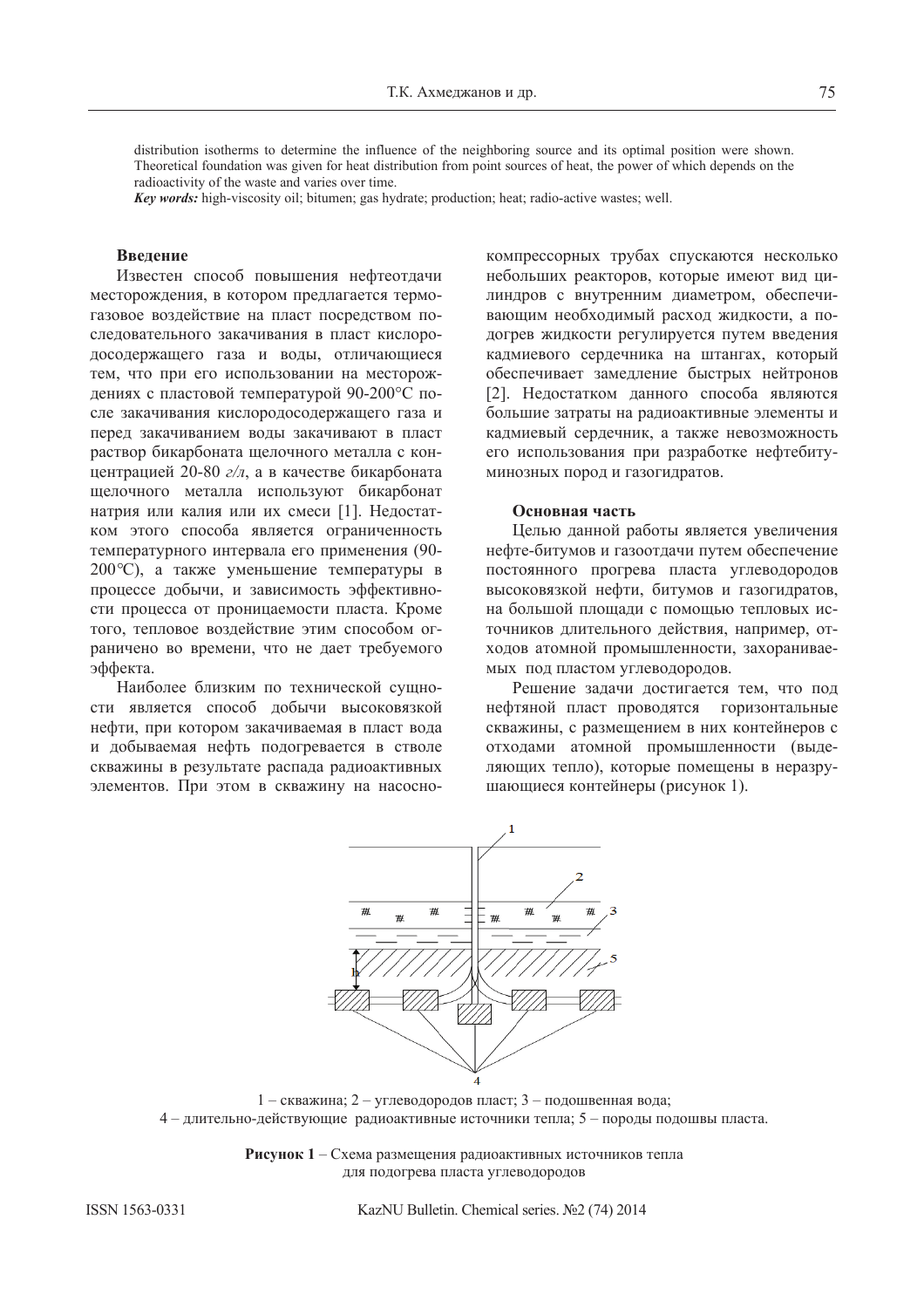По достижении температуры в пласте до требуемого значения разработку пласта осуществляют обычным способом с применением вертикальных или горизонтальных скважин.

Предлагаемый способ разработки месторождений позволяет воздействовать на пласты длительно действующим источником тепла и одновременно способствует утилизации и захоронению отходов атомной промышленности [3].

В качестве примера рассмотрим месторождение углеводородов (высоковязкой нефти, битумов и газогидратов), расположенное на глубине более 500 м. Извлечение углеводородов из этого месторождения затруднено вследствие высокой вязкости нефти, наличия битумов и газогидратов. Для уменьшения вязкости нефти и битума, а также перевода газогидратов в газовое состояние требуется тепловая обработка пластов длительно действующим источником тепла. В качестве такого источника тепла предлагается использовать радиоактивные отходы атомной промышленности. Для этого под пластом углеводородов (высоковязкой нефти, битумов и газогидратов) проводят горизонтальную скважину. В этой скважине размещают радиоактивные отходы. Горизонтальную скважину с размешенными в ней радиоактивными отходами закупоривают цементным рас-TBODOM.

Для аналитического обоснования предлагаемого теплового способа рассмотрим подземное захоронение отходов в форме контейнера, нахоляшегося в горной породе. Контейнеры располагают в горизонтальных скважинах на определенном расстоянии друг от друга и ниже подошвы пласта.

Требуется определить тепловое воздействие в предположении, что вначале температура пласта равна  $T_0$ , а с момента  $t=0$  начинается разогрев пласта через границы источника, находящегося в области  $(-h \le x \le h, -h \le y \le h)$ . Причем тепловой поток на всей границе контейнера считается переменным и задается от времени по логарифмическому закону. Ввиду симметричности процесса решение задачи ищется в первом квадранте декартовой системы координат.

При вышеуказанном предположении задача сводится к решению уравнения нестационарной теплопроводности:

$$
\frac{\partial T}{\partial t} = \frac{\partial}{\partial x} \left( a \frac{\partial T}{\partial x} \right) + \frac{\partial}{\partial y} \left( a \frac{\partial T}{\partial y} \right) \left( h \le x \le L \right); \left( h \le y \le H \right) \tag{1}
$$

На границах контейнера ставятся условия:

$$
-\left(\lambda_0 \frac{\partial T}{\partial y}\right)_{y=h} = q_0 \ln(1+t) \cdot -\left(\lambda_0 \frac{\partial T}{\partial x}\right)_{x=h} = q_0 \ln(1+t) \tag{2}
$$

На плоскостях симметрии имеют место:

$$
\frac{\partial T}{\partial x} = 0: x = 0; h \le y \le H, x = L; 0 \le y \le H
$$
\n(3)

$$
\frac{\partial T}{\partial y} = 0: y = 0; h \le x \le L, y = H; 0 \le x \le L
$$
\n(4)

Для удобства решения систему уравнений (1) - (4) следует переписать в безразмерных

переменных. Безразмерные переменные вводятся следующим образом: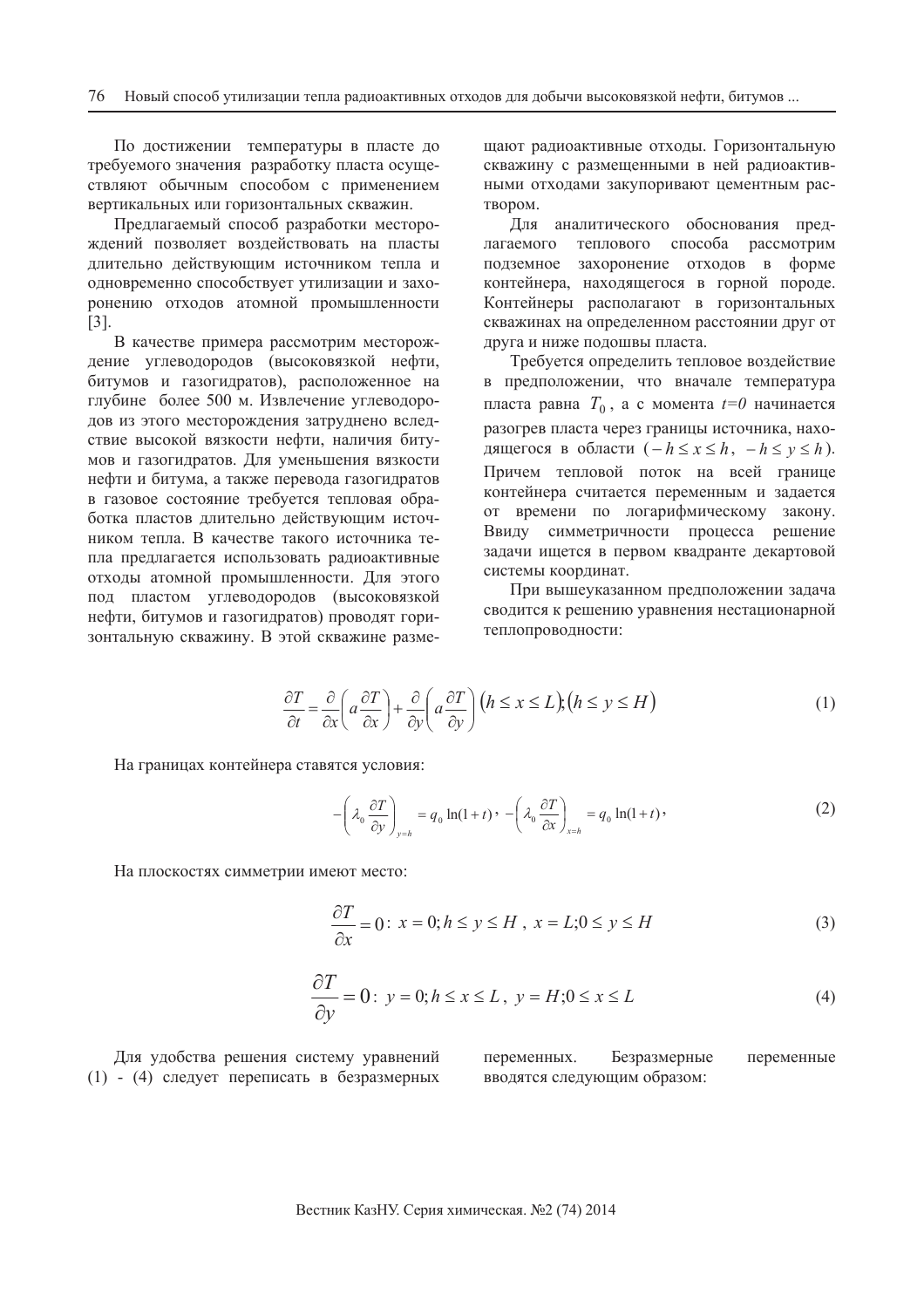$$
\overline{x} = \frac{x}{h}, \overline{y} = \frac{y}{h}, \overline{t} = \frac{t}{t_0}, \theta = \frac{T - T_0}{T_0}, \alpha = \frac{a}{a_0}, q(t) = \frac{q_0 h}{\lambda_0 T_0} \ln(1 + t_0 * t), \quad \overline{L} = \frac{L}{h}, \overline{H} = \frac{H}{h},
$$
(5)

где  $L$  – длина пласта,  $a_0$ – характерный коэффициент теплопроводности, 0 2  $t_0 = h^2 / a_0$  — характерное время,  $T_0$  - характерная температура,  $h$  - размер контейнера,  $H$  - высота пласта. Опустив черточки над безразмерными величинами, систему уравнений (1) - (4) можно привести к виду:

$$
\frac{\partial \theta}{\partial t} = \frac{\partial}{\partial x} \left( \alpha \frac{\partial \theta}{\partial x} \right) + \frac{\partial}{\partial y} \left( \alpha \frac{\partial \theta}{\partial y} \right) \quad (1 \le x \le L), (1 \le y \le H)
$$
\n(6)

Граничные условия примут вид:

$$
-\left(\frac{\partial\theta}{\partial y}\right)_{y=1} = q(t), \quad -\left(\frac{\partial\theta}{\partial x}\right)_{x=1} = q(t) \tag{7}
$$

$$
\frac{\partial \theta}{\partial x} = 0: x = 0; 1 \le y \le H; x = L, 0 \le y \le H
$$
\n(8)

$$
\frac{\partial \theta}{\partial x} = 0: y = 0; 1 \le x \le L; y = H, 0 \le x \le L
$$
\n(9)

Решения уравнений (6) - (9) находятся методом покоординатного расщепления, конечно-разностная аппроксимация получена схемой Кранка-Никольсона в контрольном объеме разностной сетки.

Решение задачи зависит от величины теплового потока источника

$$
q = \frac{q_0 h}{\lambda_0 T_0} \ln(1 + t0 * t).
$$

Расчеты по времени соответствуют продолжительности разогрева для получения определенного поля, характеризующего картину переноса тепла. На рисунке 2 (а, б, в, г) показана структура температурного поля при

режимных параметрах  $q_0 = 5000 \text{ cm/m}^3$ ,  $\lambda_0 = 1,6$  $\frac{am}{M*K}$ ,  $h = 1.0$  *M* в различные моменты времени. Источник находится в нефтяном пласте, и размеры области разогрева равны  $L =$  $16 \, M, H = 16 \, M.$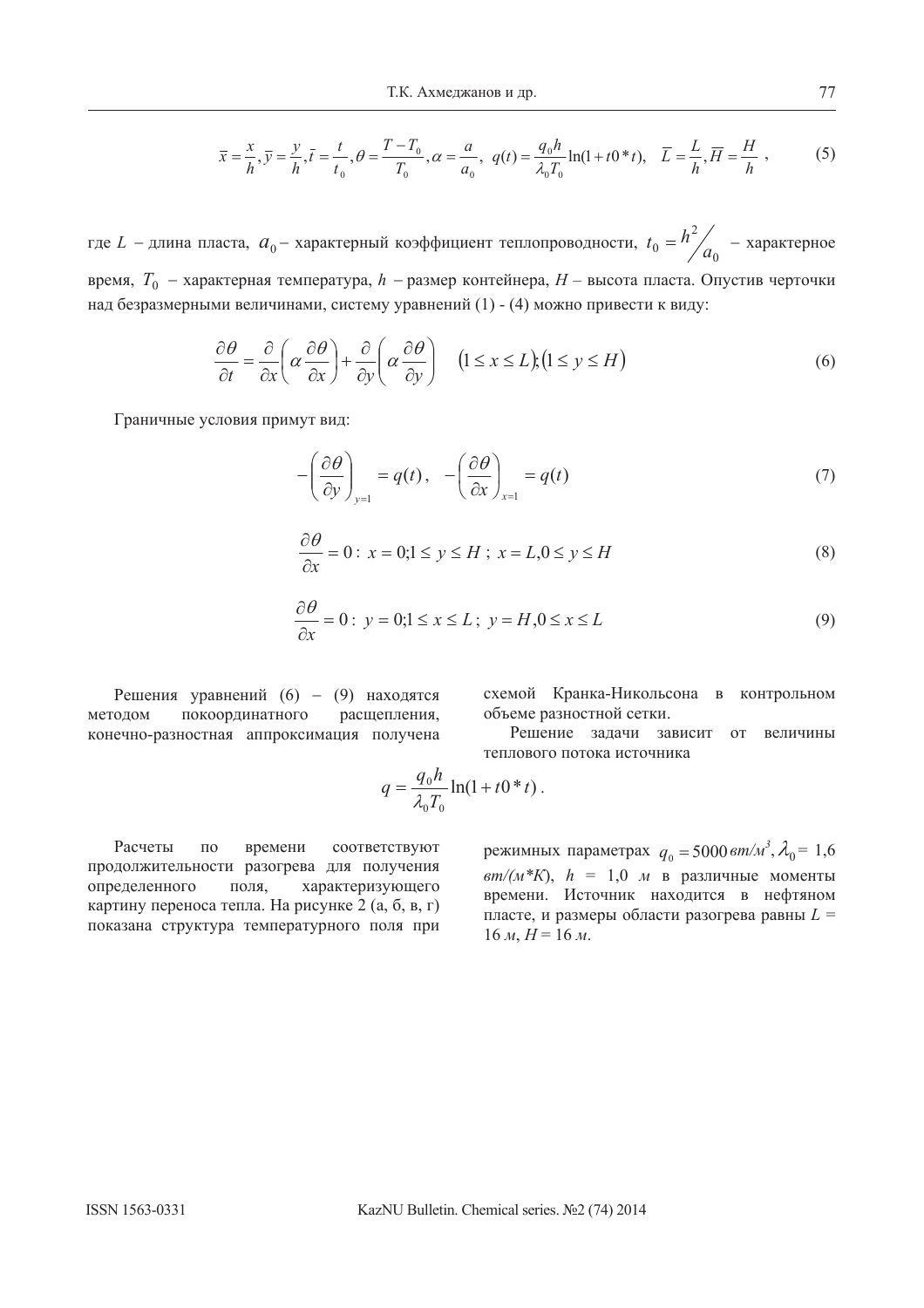

 $q_0 = 5000 Bm/M^3$ ,  $\lambda_0 = 1.6$   $\frac{am}{M*K}$ ,  $L = 16 m$ ,  $H = 16 m$ ,  $h = 1.0 m$ Рисунок 2 – Распределение изотермы

### Заключение

Использование предлагаемого способа показывает, что поток тепла от источника начинает нагревать нефтяной пласт, и изотермы иллюстрируют, каким образом происходит перенос тепла в зависимости от режимных парамет-<u>ров для моментов времени  $t = 40$ ,  $t = 80$ ,  $t = 120$ </u> *и*  $t = 160$  суток от начала процесса. Вблизи источника изотермы представляют замкнутые кривые. Они гуще расположены возле источника и показывают высокий градиент температуры в этой области. С ростом расстояния от источника изотермы разрежены, градиент температуры уменьшается. На изотермах показана безразмерная температура. Для перехода к размерной температуре надо безразмерную температуру умножить на характерную температуру  $T<sub>0</sub>$  = 300 *K*. Из рисунка видно, что температура не стабилизируется, а наоборот – растет. А это, в свою очередь, увеличивает коэффициент нефтеотдачи пласта в связи с уменьшением вязкости нефти.

Для увеличения охвата пласта тепловым воздействием предлагается горизонтальные скважины располагать в подошве пласта в виде лежачей синусоиды, а контейнеры с радиоактивными отходами размещать в точках перегиба синусоиды.

Расчетные данные дают возможность в дальнейшем определить, по распределению изотермы, влияние соседнего источника и оценить оптимальное значение расстояния между ними.

При разработке газогидратных месторождений требуется увеличение температуры в пласте до значений, при которых гидраты переходят в газообразное состояние.